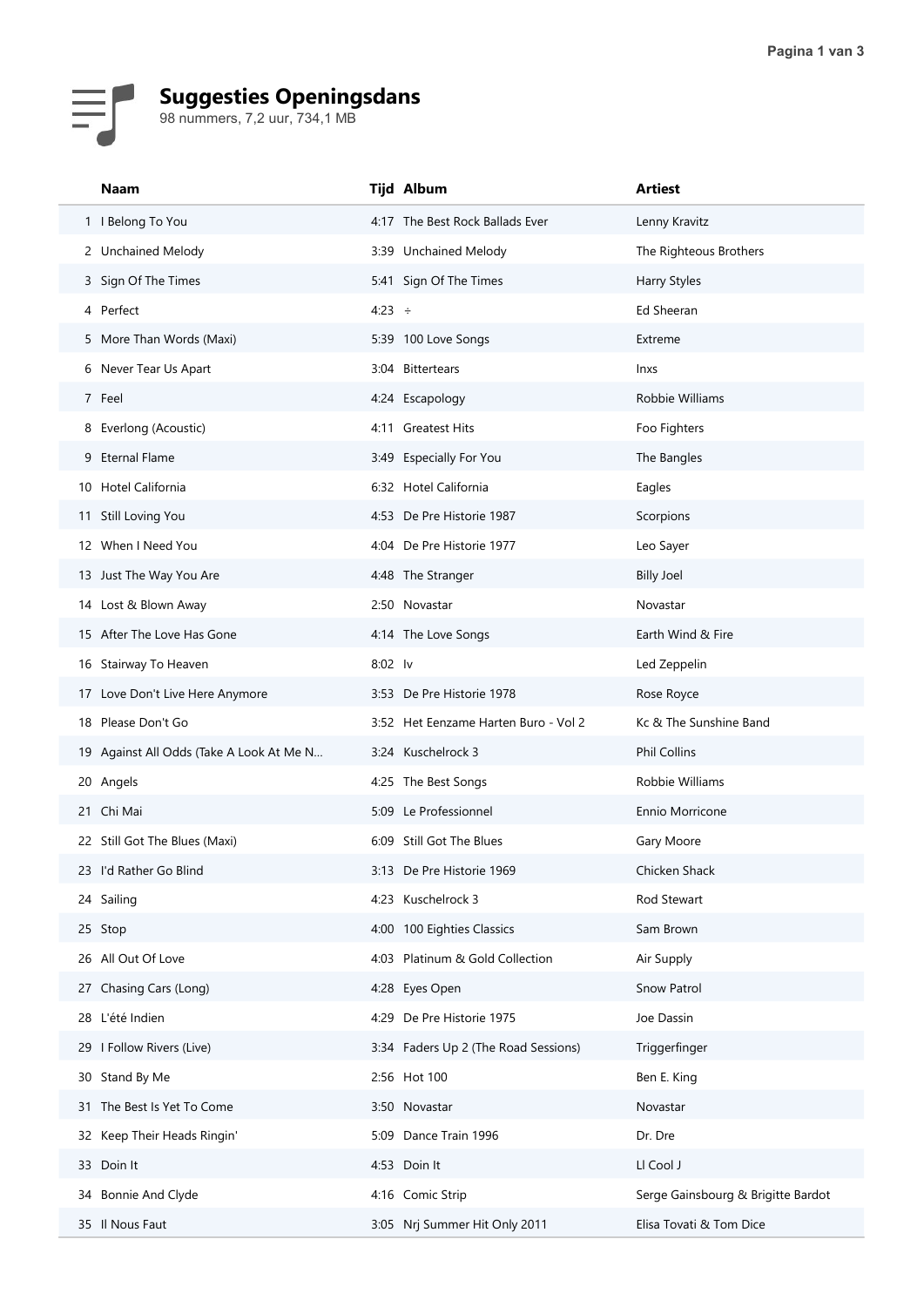| 틔 | <b>Suggesties Openingsdans</b>             |                                                      | Pagina 2 van 3                    |  |
|---|--------------------------------------------|------------------------------------------------------|-----------------------------------|--|
|   | Naam                                       | Tijd Album                                           | <b>Artiest</b>                    |  |
|   | 36 Disarm                                  | 3:17 Siamese Dream                                   | <b>Smashing Pumpkins</b>          |  |
|   | 37 Is This Love<br>38 You're Still The One | 3:51 Is This Love<br>3:34 De Pre Historie 1998 Vol 2 | <b>Bob Marley</b><br>Shania Twain |  |
|   | 39 You Are So Beautiful                    | 2:39 100 Love Songs                                  | Joe Cocker                        |  |
|   | 40 Wonderful Tonight                       | 3:45 Wonderful Tonight                               | Eric Clapton                      |  |
|   | 41 Perfect Day                             | 3:44 Donna's Top 200 - Vol 2                         | Lou Reed                          |  |
|   | 42 With Or Without You                     | 4:51 Donna's Top 200 - Vol 2                         | U <sub>2</sub>                    |  |
|   | 43 One                                     | 4:34 The Greatest Hits '92 Vol. 2                    | U <sub>2</sub>                    |  |
|   | 44 Nothing Else Matters (Maxi)             | 6:29 Black Album                                     | Metallica                         |  |
|   | 45 Patience                                | 5:56 G N' R Lies                                     | Guns N' Roses                     |  |
|   | 46 La Solitudine                           | 3:57 La Solitudine                                   | Laura Pausini                     |  |
|   | 47 Careless Whisper                        | 5:00 Ladies & Gentlemen: The Best Of Geor            | George Michael                    |  |
|   | 48   Want You Back                         | 4:05 25 Jaar Marktrock                               | Natalia                           |  |
|   | 49 Born To Make You Happy                  | 4:03 Baby One More Time                              | <b>Britney Spears</b>             |  |
|   | 50 If You Leave Me Now                     | 3:57 Heart Of Chicago                                | Chicago                           |  |
|   | 51 Without Your Love                       | 3:18 De Pre Historie Vol 2 80 - 1981                 | Roger Daltrey                     |  |
|   | 52 Heaven                                  | 4:04 Heaven                                          | Bryan Adams                       |  |
|   | 53 Everything I Do, I Do It For You        | 6:34 Everything I Do, I Do It For You                | Bryan Adams                       |  |
|   | 54 Hard To Say I'm Sorry                   | 5:08 Heart Of Chicago                                | Chicago                           |  |
|   | 55 Without You (Lp)                        | 3:23 Nilsson Schmilsson                              | Harry Nilsson                     |  |
|   | 56 How Deep Is Your Love                   | 3:30 De Pre Historie 1977                            | Bee Gees                          |  |
|   | 57 Het Is Een Nacht                        | 3:47 De Grootste Kampvuurklassiekers                 | Guus Meeuwis & Vagant             |  |
|   | 58 Wrong                                   | 3:35 The Sound Of Q-Music                            | Novastar                          |  |
|   | 59 Your Eyes                               | 4:43 La Boum / La Boum 2 Ost                         | Cook Da Books                     |  |
|   | 60 Reality                                 | 4:50 La Boum / La Boum 2 Ost                         | Richard Sanderson                 |  |
|   | 61 Karma Police                            | 4:23 De Afrekening 2000                              | Radiohead                         |  |
|   | 62 You Needed Me                           | 3:42 You Needed Me                                   | Anne Murray                       |  |
|   | 63 Het Werd Zomer                          | 4:10 De Komplete Kleinkunstkollektie                 | Rob De Nijs                       |  |
|   | 64 Jealous Guy                             | 4:15 Imagine Ost                                     | John Lennon                       |  |
|   | 65 Need Your Love So Bad                   | 3:52 Love Songs                                      | Fleetwood Mac                     |  |
|   | 66 Angie                                   | 4:33 Grrr!                                           | The Rolling Stones                |  |
|   | 67 Don't Give Up (Maxi)                    | 6:30 Absolute Love                                   | Peter Gabriel Ft Kate Bush        |  |
|   | 68 Up Where We Belong                      | 3:54 The Best Of Joe Cocker                          | Joe Cocker & Jennifer Warnes      |  |
|   | 69 Wicked Game                             | 4:46 The Hits Album 91                               | Chris Isaak                       |  |
|   | 70 Une Belle Histoire                      | 3:21 The Sound Of France                             | Michel Fugain                     |  |
|   | 71 You're Beautiful                        | 3:33 Back To Bedlam                                  | James Blunt                       |  |
|   | 72 Nights In White Satin                   | 4:23 De Pre Historie 1968                            | The Moody Blues                   |  |
|   | 73 When A Man Loves A Woman                | 2:54 When A Man Loves A Woman (Percy Sl Percy Sledge |                                   |  |